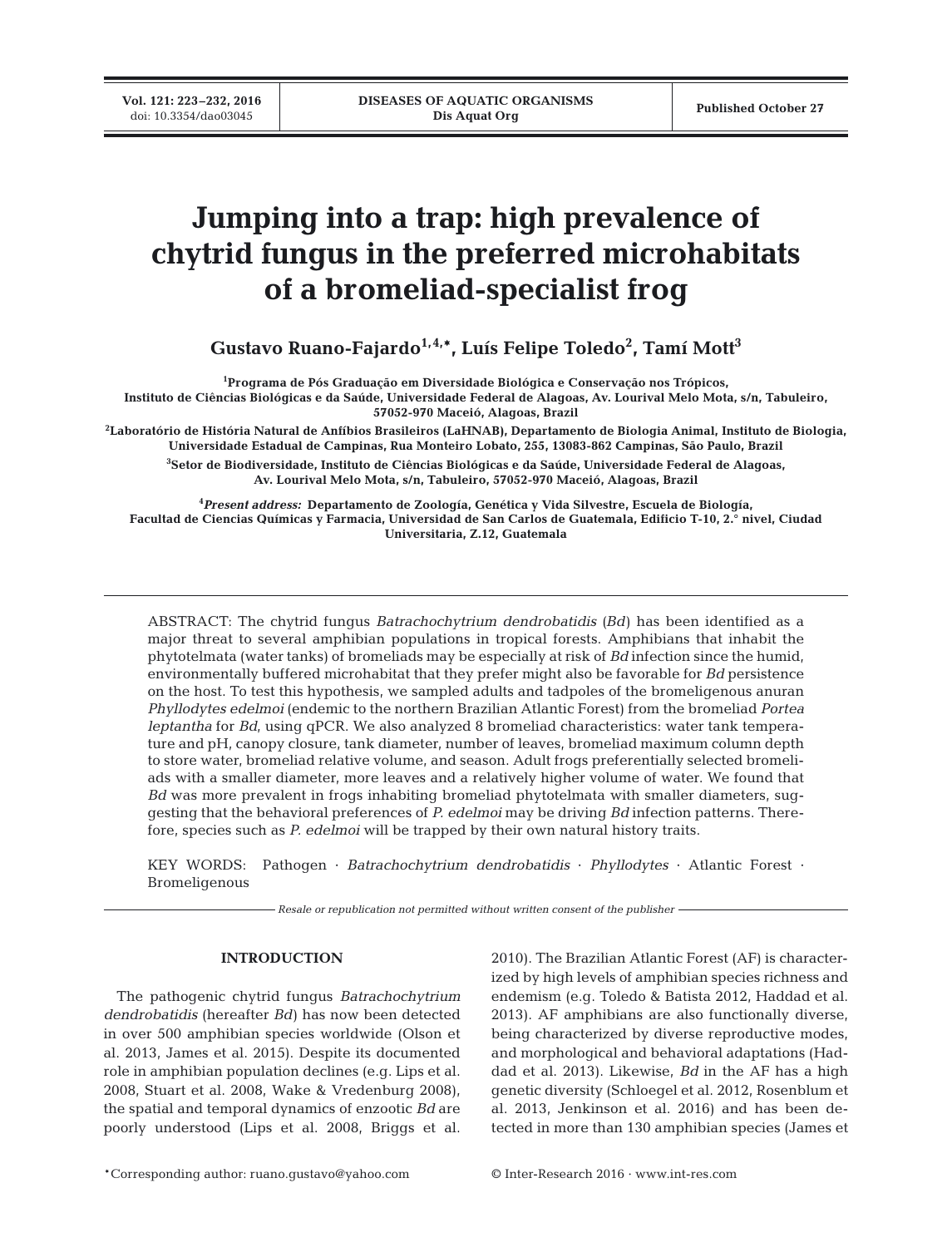al. 2015, Valencia-Aguilar et al. 2015). Despite an association between *Bd* and amphibians of the AF dating back at least 100 yr (Rodriguez et al. 2014), the role of the chytrid in amphibian population declines in this region is uncertain (Eterovick et al. 2005, Lips et al. 2005). Climatic variation, *Bd* strain, amphibian species/population susceptibility, microbiota assemblages on amphibian skin, and presence/density of non-amphibian carriers could all shape how the disease interacts with amphibians at any given site (Fisher et al. 2009, Voyles et al. 2011, 2012, Schmeller et al. 2014).

Given that *Bd* has been detected in a wide range of species, this pathogen could be considered a generalist pathogen of anurans in the AF (Valencia-Aguilar et al. 2015). However, this interpretation is probably too simplistic given the patchy distribution of *Bd* within the environment. For example, frogs that inhabit natural closed canopies, and pond breeders may be at greater risk for chytrid infections in the AF (Becker & Zamudio 2011, Gründler et al. 2012). Such increased susceptibility may also be a consequence of natural history characteristics or be havioral traits, such as microhabitat choice (Silva et al. 2012), which may allow *Bd* to thrive in specialized niches within otherwise suboptimal environments (Becker & Zamudio 2011). Conversely, some behavioral traits may decrease susceptibility to *Bd*. For example, leopard frogs that inhabit ponds with water temperatures that exceed 30°C have significantly lower rates of *Bd* infection (Forrest & Schlaepfer 2011). Thus, to better understand *Bd*−amphibian host− pathogen dynamics within a habitat, it is necessary to identify the underlying factors that influence the fine-scale spatial interactions between pathogen and hosts.

Bromeliads, a plant family (Bromeliacea) mostly distributed in the Neotropics (Lehtinen 2004, Horres et al. 2007, Schulte et al. 2009), are a potential model system for studying fine-scale interactions between *Bd* and amphibians. Specifically, bromeliads provide a good system for studying *Bd* spatial patterns and effects of host habitat selection on *Bd* infection. Bromeliads are discrete units in the landscape, which makes it fairly straightforward to quantify spatial patterns and patterns of microhabitat selection. Indeed, bromeliad phytotelmata ('plants that hold water') have been specifically identified as good sites for hosting anurans that carry *Bd* (McCraken et al. 2009, Rodriguez et al. 2014). Bromeliad morphological traits are generally chosen by anurans based on diverse ecological requirements such as parental care, food availability, predator avoidance, or to reduce competition (e.g. Brown et al. 2008, Poelman et al. 2013, Ryan & Barry 2011). Amphibians have differing degrees of association with bromeliads (e.g. Jared et al. 2005, Romero et al. 2010). Peixoto (1995) functionally split anurans that use bromeliads into bromelicolous, when using bromeliads sporadically as shelter, and bromeligenous/bromeligens, when they complete their entire life cycle within bromeliads (e.g. Lehtinen 2004, Pederassi et al. 2012, Sabagh et al. 2012). Critically, their ability to hold water makes them excellent (sometimes unique) refuges during adverse drier environmental conditions when microhabitats are less hospitable for both fungi (Holmes et al. 2014) and amphibians (Kitching 2000, Lehtinen 2004).

Here, we used bromeliads as a model system to investigate anuran−*Bd* interactions at a fine spatial scale. Specifically, we explored habitat associations between *Bd* and the bromeligenous species *Phyllo dytes edelmoi* Peixoto, Caramaschi & Freire, 2003 in a rocky outcrop habitat. Although the conservation status (IUCN Red List category = Data Deficient, DD) and the systematics of *P. edelmoi* still need revision (Freire & Peixoto 2004, Wiens et al. 2005, 2010, Jowers et al. 2008, Pyron & Wiens 2011), it is well documented that this genus spawns in bromeliads (reproductive mode 6, sensu Haddad & Prado 2005). Specifically, we evaluated (1) whether *P. edelmoi* is associated with larger phytotelmata due to their greater capacity to buffer adverse environmental conditions; (2) whether *Bd* infection in *P. edelmoi* is associated with certain bromeliad characteristics; and (3) whether phytotelmata characteristics are as sociated with the presence of both *P. edelmoi* and *Bd*.

## **MATERIALS AND METHODS**

Estação Ecológica de Murici (ESEC de Murici) is located in the Murici, Flexeiras, and Messias municipalities, state of Alagoas, northeastern Brazil (see Fig. S1 in the Supplement at [www.int-res.com/](http://www.int-res.com/articles/suppl/d121p173_supp.pdf) articles/suppl/d121p223\_supp.pdf). Samples were taken in 2 rocky outcrops (between 500 and 600 m a.s.l.) in an open area inside the Mata da Bananeira forest fragment (35.8667° S, 9.2000° W and 35.8583° S, 9.21305° W; Datum WGS84). The climate is subtropical (Köppen's climate classification) with a hot and humid rainy season between April and August and a dry period between November and January (Alvares et al. 2013). This forest fragment has an area of  $26.28 \text{ km}^2$  and is located at the north biogeographic region of the AF defined as the Pernambuco interior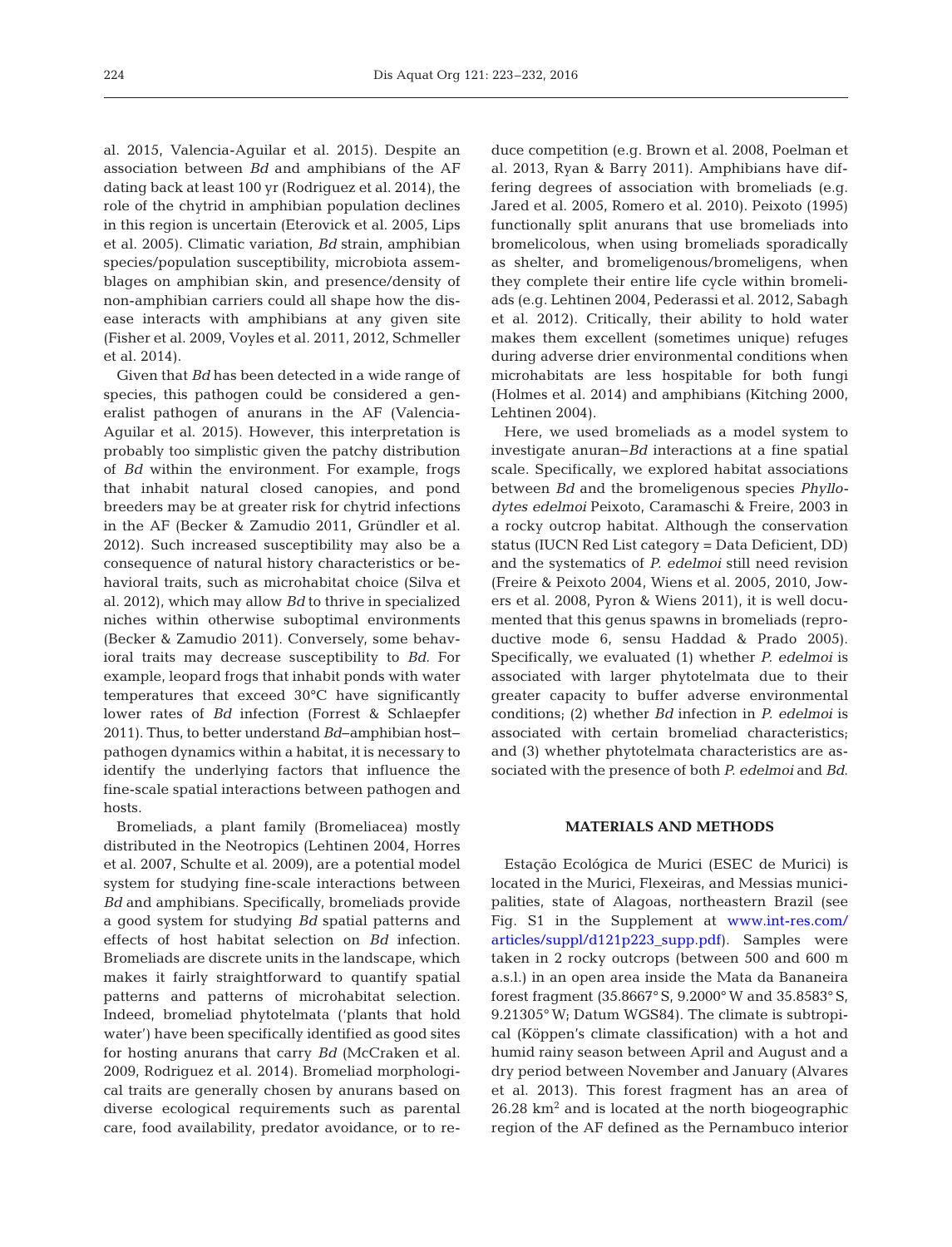(semi-deciduous) eco-region (Vasconcelos et al. 2014). Deforestation has been a major threat in this area (Ribeiro et al. 2009) with remaining forests representing about  $11.5\%$  (56400 km<sup>2</sup>) of the original forest (Ribeiro et al. 2009).

We focused our sampling on the tank bromeliad spe cies *Portea leptantha* Harms (Bromeliaceae; Fig. S2B in the Supplement), a medium- to largesized bromeliad that can be epiphytic or terrestrial, and occurs in rocky patches in northeastern Brazil (Gomes & Alves 2010). We recorded the presence of the endemic hylid bromeligenous species *Phyllo dytes edelmoi* (Fig. S2C,D), known from the states of Alagoas and Pernambuco (from sea level up to 650 m a.s.l.). This species can be distinguished from other species in the *Phyllodytes luteolus* group based on coloration (Faivovich et al. 2005). It is a mediumsized species (snout−vent length 23.5 to 28.8 mm), with adults characterized by a deep golden yellow color and a conspicuous pearl white spot on the dorsum on the tadpole (Peixoto et al. 2003).

Two field trips of 7 d each (dry and rainy season) were conducted from 20 to 27 September 2013 (rainy season), and 14 to 21 March 2014 (dry season). We sampled for anuran presence or absence in both seasons (Keating & Cherry 2004). Floor bromeliad patches of 4878 and 7690  $m<sup>2</sup>$  were sampled at open forest rock outcrops (Fig. S2A). Floor bromeliads with phytotelmata were divided into 2 groups. One group consisted of plants occupied by frogs; frogs were collected and swabbed for *Bd* from a random sample of 19 plants. A second group contained a random sample of 37 plants without frogs. We considered each *P. leptantha* bromeliad as a functional sampling unit due to its water reservoir characteristics. In each path, bromeliads were visited only once and were sampled at least 8 m apart from each other (based on geolocation accuracy) to improve independent replication. In total, 56 bromeliads were sampled across 2 sites in both seasons (Fig. S3 in the Supplement).

We first conducted a visual encounter survey for the presence of *P. edelmoi* in bromeliads during their nocturnal activity with a total of 24 h of person effort (between 19:00 and 22:00 h); bromeliads containing frogs were marked as occupied bromeliads. The next day, we counted a second set of bromeliads, using another observer to draw numbers from a random table to select which bromeliad to sample, and marked these as unoccupied. Afterwards, we measured environmental data from both previously occupied and unoccupied samples (between 10:00 and 17:00 h) and post-checked for anuran absence in bromeliads that were marked as unoccupied (night survey of the same bromeliads). Specifically, we recorded 7 bromeliad morphological characteristics: tank diameter (tank size along the second leaf of the bromeliad), size of the largest leaf, relative volume of water at bromeliad center calculated as *V* = 1 / *b* × *h* where *V* is the volume of a conic solid (l) with a distance base '*b*' and the height '*h*' (the perpendicular distance from the base to the apex), maximum column capacity available to store water measured from the inner bottom to the opening of the phytotelma (using a 5 m measuring rod in the center of the bromeliad), number of leaves, pH inside bromeliads' water with a digital pH meter (Model PH-107), water microhabitat temperature in the center of the bromeliad  $(T<sub>m</sub>)$  measured with an infrared thermometer Benetech GM 300 (°C). Relative humidity (RH) and ambient air temperature  $(T_a)$  were measured with a Digital Thermohygrometer HC-520. Canopy closure was measured with a Nikon Coolpix 950 automatic mode photos on a tripod at 1.45 m above the ground with an angle lens >30° (Paletto & Tosi 2009). The camera LCD was always facing north. Seasons were defined by the total amount of precipitation (mm) of each month of survey. Bromeliad spatial distributions were taken with a Garmin GPS eTrex. Finally, we swabbed adults of *P. edelmoi* (see Table S1 in the Supplement) following the protocol proposed by Hyatt et al. (2007). In total, frogs were swabbed 30 times across specific body parts: 5 times on each side of the upper thighs/flanks, 5 times on the digits of each fore foot, and 5 times on the digits of each hind foot. Entire tadpoles were stored in 99% ethanol and swabs from adults were stored dry; both samples were stored in cryotubes. Prior to molecular analyses, tadpoles' mouthparts were extracted and used as samples (Lambertini et al. 2013). To avoid cross-contamination, each animal was allocated into a separate plastic bag after collection, and handled with a fresh pair of sterile gloves.

### **Molecular analyses**

To quantify the presence and infection intensity of *Bd* in each sample, we extracted DNA from swabs using PrepMan ULTRA® (Life Technologies), and then quantified infection intensities using a Taqman® qPCR Assay (Life Technologies), in singlicates, with standards of 0.1, 1, 10, 100, and 1000 zoospore genomic equivalents (GE) (Kriger et al. 2006, Lambertini et al. 2013) using primers designed for the ITS-1 region of *Bd* strain CLFT 023 (from Monte Verde, Camanducaia, Minas Gerais State, Brazil).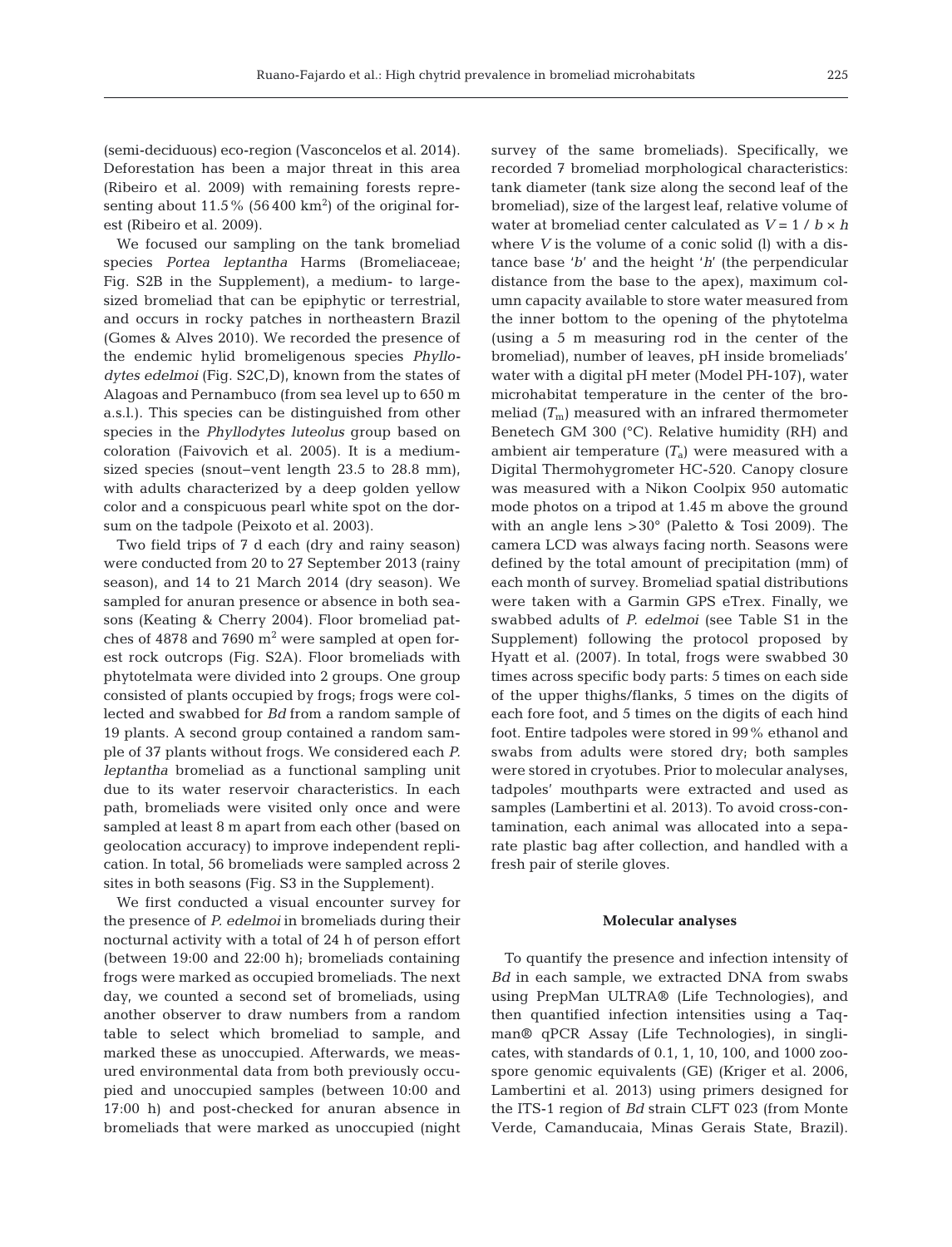| Table 1. Microclimatic conditions and phytotelm characteristics of bromeliads <i>Portea leptantha</i> both occupied and unoccupied |
|------------------------------------------------------------------------------------------------------------------------------------|
| by Phyllodytes edelmoi during dry and wet seasons. Diameter: bromeliad diameter; length: length of the largest bromeliad           |
| leaf; leaves: number of bromeliad leaves; column: maximum column size available to store water; volume: relative bromeliad         |
| volume; $T_m$ : microhabitat temperature; $T_a$ : ambient air temperature; RH: ambient relative humidity; canopy closure: pro-     |
| portion of sky obscured by vegetation at a single point. All data are presented as mean $\pm$ SD. (*) indicates significance level |
| $(p < 0.05)$ for Mann-Whitney test $(W)$ or Welch's <i>t</i> -test $(t)$                                                           |

| Variable               | Occupied -                         |                  |             | Unoccupied- |                  |                  |                  |          |
|------------------------|------------------------------------|------------------|-------------|-------------|------------------|------------------|------------------|----------|
|                        | Dry season                         | Rainy season     | Test        | p           | Dry season       | Rainy season     | Test             | p        |
| Diameter (cm)          | $15.24 \pm 4.26$                   | $17.3 \pm 3.15$  | $t = -1.13$ | 0.28        | $18.3 \pm 3.05$  | $17.7 \pm 4.24$  | $t = -0.50$ 0.62 |          |
| Length $(cm)$          | $64.5 \pm 24.7$                    | $78.1 \pm 14.64$ | $t = -1.31$ | 0.22        | $77.3 \pm 14.9$  | $67.6 \pm 17.2$  | $t = -1.92$      | 0.06     |
| Leaves (number)        | $15 \pm 2.38$                      | $16.1 \pm 1.87$  | $W = 28$    | 0.34        | $14.1 \pm 2.6$   | $14.8 \pm 3.05$  | $W = 187$        | 0.55     |
| Column depth (cm)      | $27.6 \pm 6.9$                     | $30.4 \pm 3.76$  | $t = -0.99$ | 0.35        | $26.8 \pm 5.2$   | $31.3 \pm 4.63$  | $t = 2.92$       | $0.005*$ |
| Volume (ml)            | $170.2 \pm 130.5$ 209.9 $\pm$ 95.9 |                  | $t = -0.69$ | 0.50        | $140.9 \pm 77.0$ | $167.0 \pm 94.7$ | $t = 0.96$       | 0.34     |
| pH                     | $5 \pm 0.67$                       | $4.3 \pm 0.72$   | $W = 14$    | $0.03*$     | $5.25 \pm 0.46$  | $4.25 \pm 0.52$  | $W = 39$         | $0.001*$ |
| $T_{\rm m}$ (°C)       | $27.5 \pm 3.25$                    | $26.4 \pm 4.57$  | $W = 29$    | 0.42        | $27.8 \pm 3.01$  | $24.1 \pm 3.06$  | $t = -3.83$      | $0.001*$ |
| $T_{\rm a}$ (°C)       | $30.53 \pm 2.38$                   | $29.3 \pm 4.93$  | $t = 0.7$   | 0.49        | $31.57 \pm 2.94$ | $28.2 \pm 5.52$  | $t = -2.38$      | $0.02*$  |
| RH (%)                 | $66.29 \pm 6.47$                   | $68.8 \pm 14.58$ | $t = -0.50$ | 0.62        | $64.24 \pm 8.30$ | $66.2 \pm 15.39$ | $t = 0.51$       | 0.61     |
| Canopy closure $(\% )$ | $29.02 \pm 22.2$                   | $5.9 \pm 13.03$  | $W = 13$    | $0.01*$     | $20.6 \pm 20.44$ | $9.81 \pm 12.49$ | $W = 1.5.5$      | 0.15     |

We considered a sample as positive  $(Bd^+)$  when the infection load was ≥1 GE (Kriger et al. 2006).

## **Data analyses**

Images of the canopy were converted to an 8 bit format with a binary (black/white pixels) format, and the percentage of pixels that were black were counted with IMAGEJ analysis software (Schneider et al. 2012). Spatial autocorrelation for each variable was assessed by Moran's *I* test using 'spdep' with the 'sp.correlogram' function in R. Pearson's correlations were performed between normally distributed variables (see Tables S5 & S6 in the Supplement) that characterize bromeliads and microclimatic conditions. Consequently, variables without high correlation coefficients  $(r < 0.7)$  were selected. Variables were analyzed with a logistic regression generalized linear model (GLM) (R Package 'ape' and 'vegan') with a 'backward and forward stepwise' procedure to suggest which variables were associated with *Bd* presence, *P. edelmoi* adult occupation, and tadpole presence. Significant likelihood-ratio explained the variation when the dependent variable was present (Peng et al. 2002). Significance in predictor variables was evaluated with likelihood-ratio chi-squared tests (R Package 'car') based on a predictive model compared to a null model. Model fit was evaluated with a goodness-of-fit test based on deviance likelihoodratio. In the same way, a multiple logistic regression (GLM) with a step- by-step procedure was conducted to test which variables were most influential in predicting the presence of *Bd*. We started the backward

and forward stepwise selection with 5 variables and later aggregated variables for all possible combinations. All analyses were performed in the R software package (R Development Core Team 2014).

## **RESULTS**

Microclimatic conditions and phytotelm characteristics for a total of 56 *Portea leptantha* bromeliads showed that microhabitat characteristics were similar within the same season, both in those occupied and not occupied by *Phyllodytes edelmoi* (Table 1). However, bromeliads occupied by frogs during the dry season (Table 1) were associated with significantly higher pH  $(5 \pm 0.67 \text{ SD})$  in phytotelmata than that of bromeliads in the rainy season (Mann-Whitney test,  $W = 14$ ,  $p = 0.02$ ). Similarly, occupied and unoccupied bromeliads showed little variation in the different seasons (Table S2 in the Supplement), and there were similar numbers of bromeliads occupied by *P. edelmoi* detected by time effort survey (dry season  $n = 7$ ; rainy season  $n = 12$ ).

Binary GLM analysis for each *P. edelmoi* stage (adult males and tadpoles) in bromeliads took into account 8 uncorrelated variables (see Tables S5 & S6). In the Moran's *I* analysis, variables associated with bromeliad samples showed no significant autocorrelation, except canopy closure and relative humidity  $(p < 0.05;$  Tables S3 & S4, Fig. S3 in the Supplement); but these 2 variables were dismissed by stepwise Akaike's information criterion (AIC) selection. Variables that influenced *P. edelmoi* adult selection and tadpole presence in bromeliads included diameter,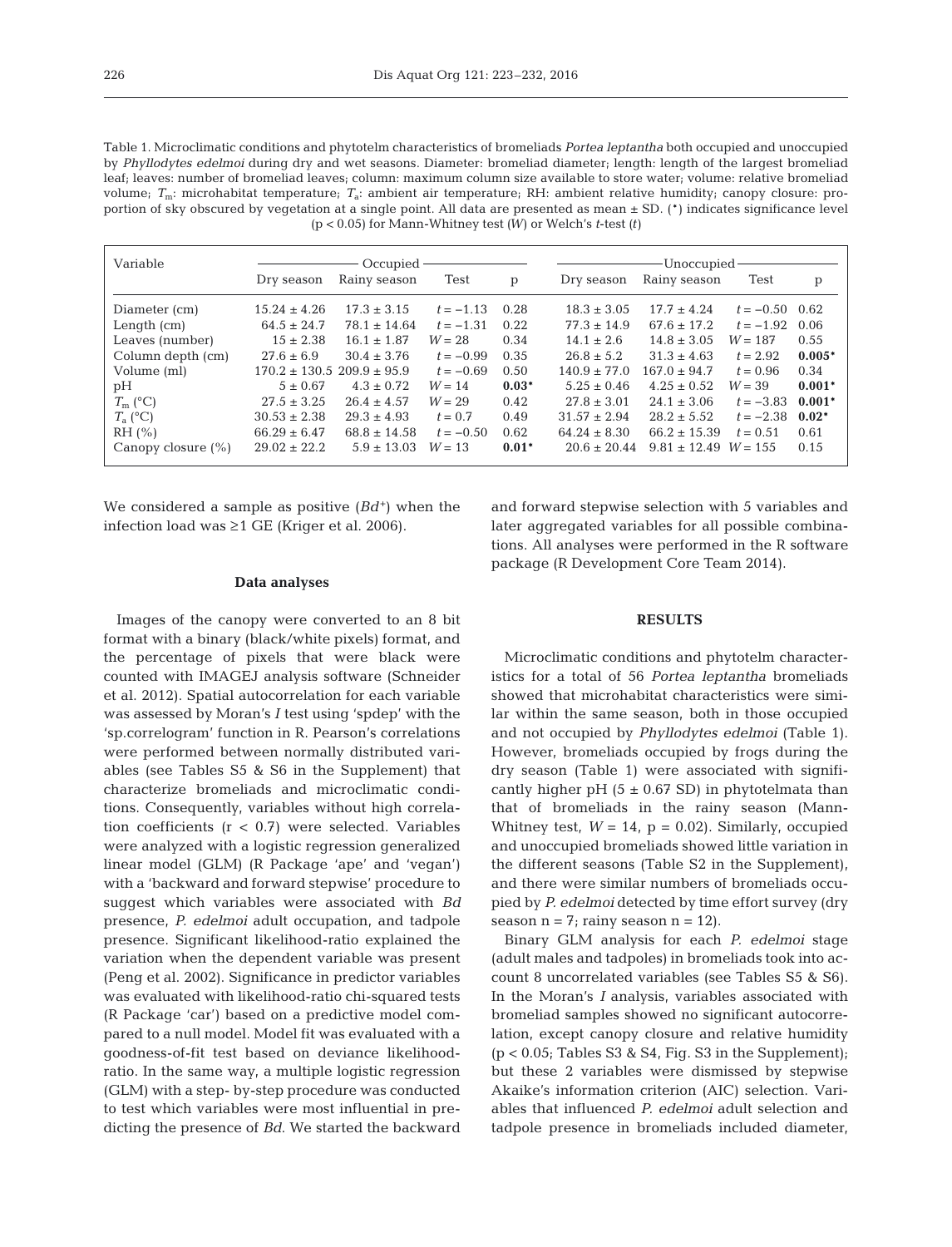Table 2. Logistic regressions on the presence of *Phyllodytes edelmoi* adult males (full model AIC = 43.48) and tadpoles (full model AIC = 64.47) in bromeliads *Portea leptantha* as predicted by bromeliad habitat characteristics selected by stepwise procedure using Akaike's information criterion (AIC). ΔAIC is the change of AIC by subtracting the difference of each variable from the full model. The likelihoodratio (LR) goodness of fit test was for adult selection ( $χ² =$ 4.8081, df = 1, p = 0.028), and tadpole presence  $(\chi^2 = 6.6542)$ ,  $df = 1$ ,  $p = 0.009$ . Bromeliad variables as defined in Table 1. Adult ( $n = 50$ ); tadpole ( $n = 56$ ). (\*) indicates significance level ( $p < 0.05$ ) for likelihood-ratio chi-squared test statistic

| Bromeliad<br>variable | AAIC | LR $\chi^2$ -<br>statistic | df | $Pr(>\frac{1}{2}$ ] |
|-----------------------|------|----------------------------|----|---------------------|
| <b>Adult male</b>     |      |                            |    |                     |
| Diameter              | 7.05 | 9.0379                     | 1  | $0.026*$            |
| Leaves                | 2.81 | 4.8081                     | 1  | $0.028*$            |
| Volume                | 3.02 | 4.9908                     | 1  | $0.025*$            |
| <b>Tadpole</b>        |      |                            |    |                     |
| Diameter              | 4.27 | 6.2638                     | 1  | $0.012*$            |
| Leaves                | 4.65 | 6.6542                     | 1  | $0.009*$            |
| Volume                | 0.25 | 2.2349                     |    | 0.135               |
|                       |      |                            |    |                     |

number of leaves, and relative bromeliad volume of water (Table 2). Patterns of tadpole presence and adult selection of bromeliads are shown in Fig. 1.

Both adults (n = 22) and tadpoles (n = 17) of *P. edelmoi* were infected. In general, all bromeliads with positive adult amphibians also showed positive tadpole samples  $(n = 3)$ , and all tadpoles in the same bromeliad were also positive. Likewise, bromeliads in which adults tested negative contained tadpoles that were also negative (n = 4). *P. edelmoi* adults exhibited an average GE load of 40.6 (±82.7 SD), and prevalence was 31.8% (7/22). Similarly, *P. edelmoi* tadpoles showed a high prevalence of 41.1% (7/17). Eight predictor variables were used for a binary logistic regression (GLM) (microhabitat temperature, pH, diameter, volume, number of leaves, column total capacity, canopy closure, and season) for *Bd* presence. Overall, variables associations with *Bd* were selected by stepwise AIC (Table 3). Although canopy closure was spatially autocorrelated (p = 0.003), it was not selected by AIC for the model. *Bd* presence was associated negatively with phytotelm diameter, and positively with maximum column capacity for storage of water (Table 3). Nevertheless, only phytotelm diameter was significant according to the model  $(p = 0.039)$ . Variables in the model were plotted for presence of *Bd* from anurans in bromeliads (Fig. 2). The likelihood-ratio (LR) goodness-offit test was significant ( $p < 0.05$ ), indicating that the model fit well for our *Bd* presence data (*P. edelmoi* infected with *Bd*:  $\chi^2 = 8.6888$ , df = 1, p = 0.003).

Table 3. Logistic regressions for the presence of *Batracho chytrium dendrobatidis* in *Phyllodytes edelmoi* as predicted by bromeliad habitat characteristics (full model AIC = 18.3) selected by stepwise procedure using Akaike's information criterion (AIC). ΔAIC is the change of AIC by subtracting the difference of each variable from the full model. Bromeliad variables as defined in Table 1 ( $n = 20$ ). (\*) indicates significance level (p < 0.05) for likelihood-ratio chi-squared statistic test

| Bromeliad variable | ΔAIC  | LR $\gamma^2$ -<br>statistic | df $Pr(>\mid \chi^2 \mid)$ |
|--------------------|-------|------------------------------|----------------------------|
| Diameter           | 10.03 | 12.0247                      | $0.0005*$                  |
| Column depth       | 6.69  | 8.6888                       | $0.003*$                   |

### **DISCUSSION**

*Phyllodytes edelmoi* individuals were *Bd*<sup>+</sup> in the Mata Bananeira, ESEC Murici; the chytrid fungus showed high prevalence on this bromeligenous species, but low infection intensity. Likewise, nonbromeliad anurans have also shown high prevalence and low infection intensity in this region (Valencia-Aguilar et al. 2015). In fact, high prevalence patterns have been reported for the south AF including frogs in phytotelm microhabitats (Rodriguez et al. 2014). Specifically, anurans inhabiting phytotelmata had a high *Bd* prevalence of 26.8% (95% CI 21.9−32.4) (Rodriguez et al. 2014). Therefore, the prevalence reported in our study fits well within the parameters of prevalence in the southern AF. No clinical effects due to chytridiomycosis were observed in *P. edelmoi.* In fact, asymptomatic chytridiomycosis had been commonly reported for anurans in the AF (Toledo et al. 2006, Rodriguez et al. 2014). We found relatively fewer *Bd*-infected individuals (tadpoles and adults) during the dry season. These open patches of bromeliads are exposed to high ambient air temperatures (see Table 1), and we observed some amphibians inside bromeliad water tanks that were beyond the upper 30°C thermal tolerance reported for *Bd* in laboratory (Piotrowski et al. 2004). Thus, it is plausible that *Bd* infection can be regulated by a 'hot bath' (Forrest & Schlaepfer 2011).

In a region such as the north AF, which is characterized by high temperatures and less precipitation than the rest of the AF (Alvares et al. 2013, Vasconcelos et al. 2014), *Bd* might experience limited zoospore growth on its hosts (Becker & Zamudio 2011). Alternately, different *Bd* strains (Rosenblum et al. 2013) may have different climatic tolerances (Stevenson et al. 2013), and hence, the observed trends could be influenced by strain type (which is unknown for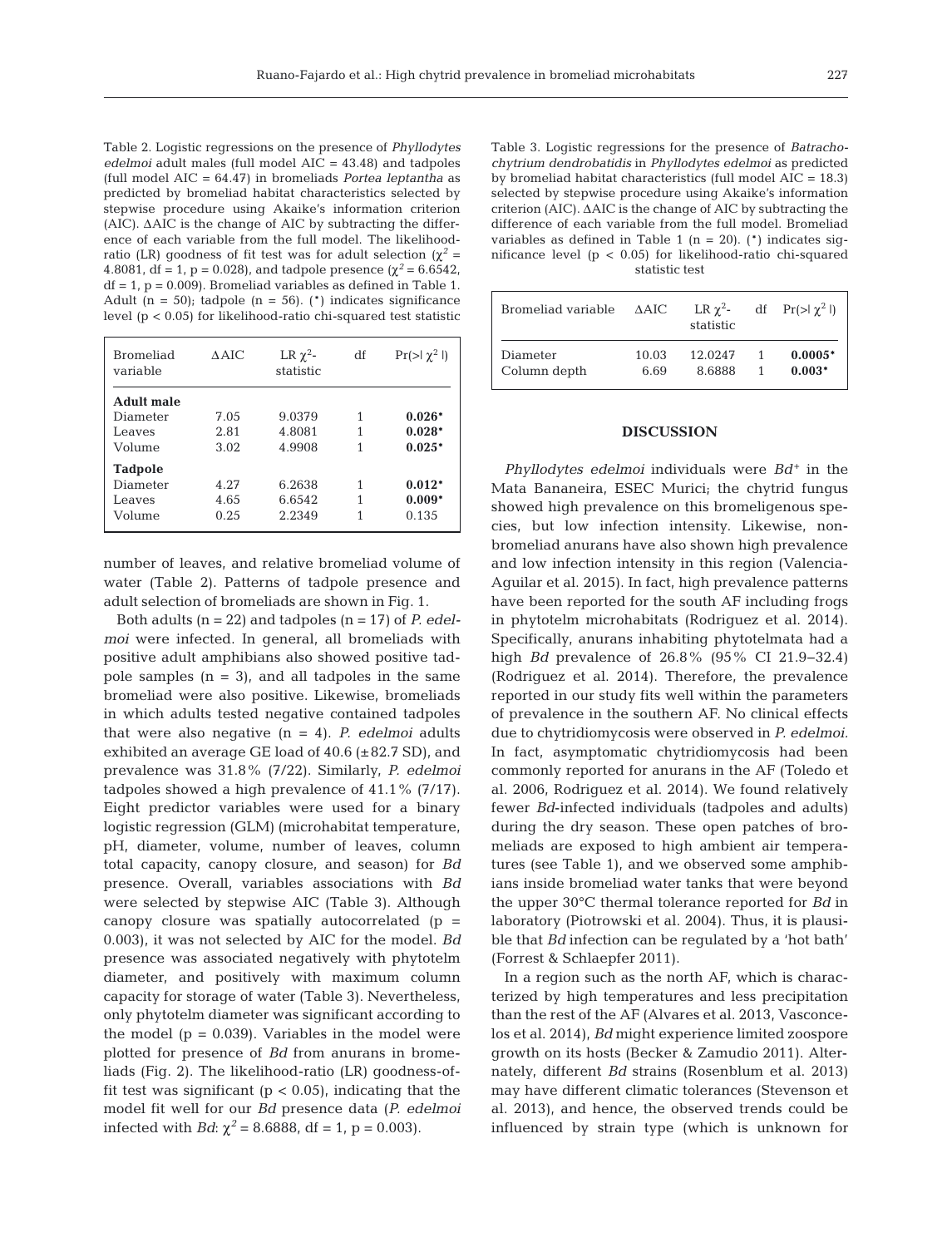

Fig. 1. Interaction of (A,B) bromeliad diameter (cm), (C,D) number of leaves, and (E,F) relative volume of water (ml) in the logit model fit to *Phyllodytes edelmoi* (A,C,E) adult males and (B,D,F) tadpole presence data in bromeliads *Portea leptantha*. Bromeliad variables as defined in Table 1

these bromeliad species), or by local adaptation that makes it possible for *Bd* to persist in these harsh climatic conditions. Finally, frog species that have tolerance for open rocky outcrops may be less susceptible to *Bd* (Becker & Zamudio 2011).

The bromeliad morphological traits of volume of water, number of leaves, size of leaves and size of bromeliad have been positively associated with the presence of anurans in the Neotropical region (e.g. Oliveira & Navas 2004, Stuckert et al. 2009, Pederassi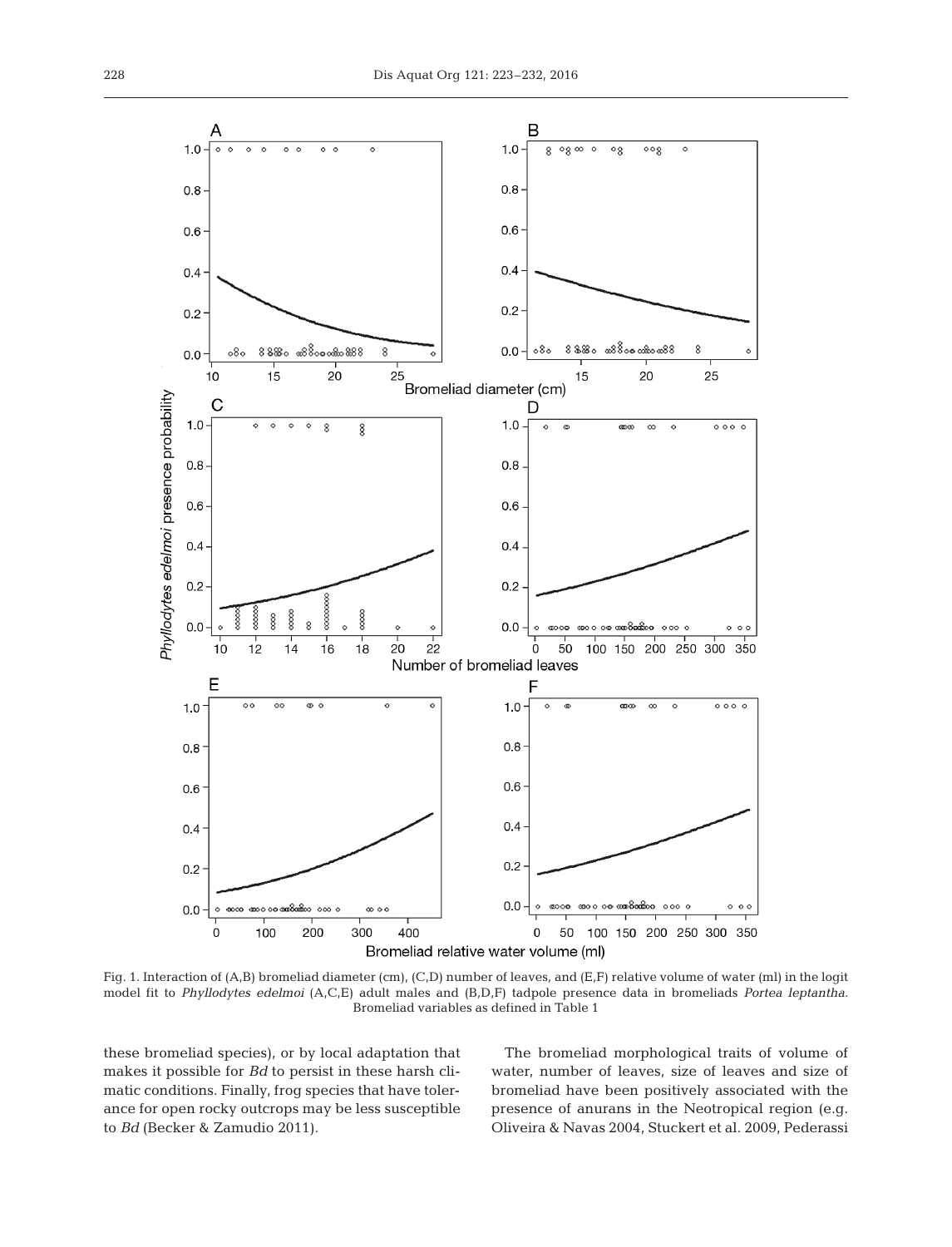

Fig. 2. Interaction of (A) bromeliad diameter (cm) and (B) bromeliad maximum column depth to store water (ml) in the logit model fit to *Phyllodytes edelmoi Bd* presence data in bromeliads *Portea leptantha*. Bromeliad variables as defined in Table 1

et al. 2012, Poelman et al. 2013). Specifically, presence of a bromeligenous hylid species of the genus *Scinax* in the AF was greater in larger bromeliads (Oliveira & Navas 2004, Pederassi et al. 2012). Similarly, our study also showed that selection was not random. Males of *P. edelmoi* preferred smaller phytotelmata. This selection may be explained by the frogs' reproductive mode (Haddad & Prado 2005) which may include parental care and territorial behavior, based on frequent observations of single males in bromeliads with conspecific tadpoles (G. Ruano-Fajardo pers. obs.). Similar behavioral inferences have been made for other bromeligenous species (e.g. *Dendropsophus bromeliaceus* and *Phyllodytes luteolus*); nevertheless, these observations require further investigation (Ferreira et al. 2012, 2015). Neotropical species of poison frogs (family Dendrobatidae), which display parental care, benefit by selecting smaller phytotelmata (Brown et al. 2008, Ryan & Barry 2011). Moreover, this preference has also been observed in other closely related species, suggesting that this is a general trait of this group of dendrobatids (Brown et al. 2008). In other words, breeding habitat selection seems to have evolved together with changes in parental care. Smaller phytotelmata appear to have lower microorganism diversity (Kitching 2001, Jocque & Field 2014); a suggestive advantage, as it means a less competitive microorganism environment for tadpoles, predation by other tadpoles or invertebrates (Brown et al. 2008). Furthermore, the choice of *P. edelmoi* individuals for a less rich organism microhabitat may also be an advantage for both tadpole fitness and *Bd* infection.

*P. edelmoi* does not choose bromeliads randomly. Our model shows that bromeliads chosen by this species were characterized by having a smaller diameter, a relatively higher volume of water, and more leaves capable of holding water. Therefore, this suggests that choice of plants used by *P. edelmoi* is based on maximal water availability. Furthermore, the chytrid fungus in *P. edelmoi* was more frequently found in individuals inhabiting smaller diameter bromeliads. In other words, this bromeligenous anuran prefers small bromeliads — probably for physiological reasons — but *Bd* is more abundant there. This might be for several reasons: (1) if there are more frogs, there are more hosts for *Bd*. It is more likely to find more frogs in this type of

bromeliad, and consequently, more frogs will be detected as  $Bd^+$ . (2) The presence of more frogs increases the chance for horizontal transmission. In density-dependent transmission, the contact rate between susceptible and infected individuals could be amplified by the higher number of *P. edelmoi* individuals. For instance, evidence of frog host density affecting the transmission rates of *Bd* has been ob served in temperate regions and microcosm studies (e.g. Briggs et al. 2010, Venesky et al. 2014). Also, our observations suggest that vertical transmission of *Bd* may occur between parents and tadpoles and contribute to the maintenance of prevalence in the bromeligenous population. Although our sample is small, a similar transmission dynamic was suggested by Holmes et al. (2014) in a previous study based on Jamaican bromeliad anurans with parental care. (3) The lower richness of aquatic invertebrate fauna in small bromeliads (Richardson 1999, Kitching 2001) may result in less *Bd* predation. This may be advantageous for *Bd* persistence, as bromeliads may lack typical zoospore predators. Microorganisms such as daphnia, ciliates, and rotifers are effective in regulating *Bd* infection because they consume *Bd* zoospores in aquatic environments (e.g. Buck et al. 2011, Schmeller et al. 2014).

Chytrid presence in certain bromeliads in rocky outcrops could also be explained by other factors. First, Cossel & Lindquist (2009) found *Bd* inside phytotelm water of bromeliads that may infect individuals. *Bd* cannot survive for long periods without water (Johnson & Speare 2005) and consequently, it needs the water reservoirs inside the bromeliad. Therefore, the limits for *Bd* survival in open rocky outcrops are apparently restricted by desiccation, as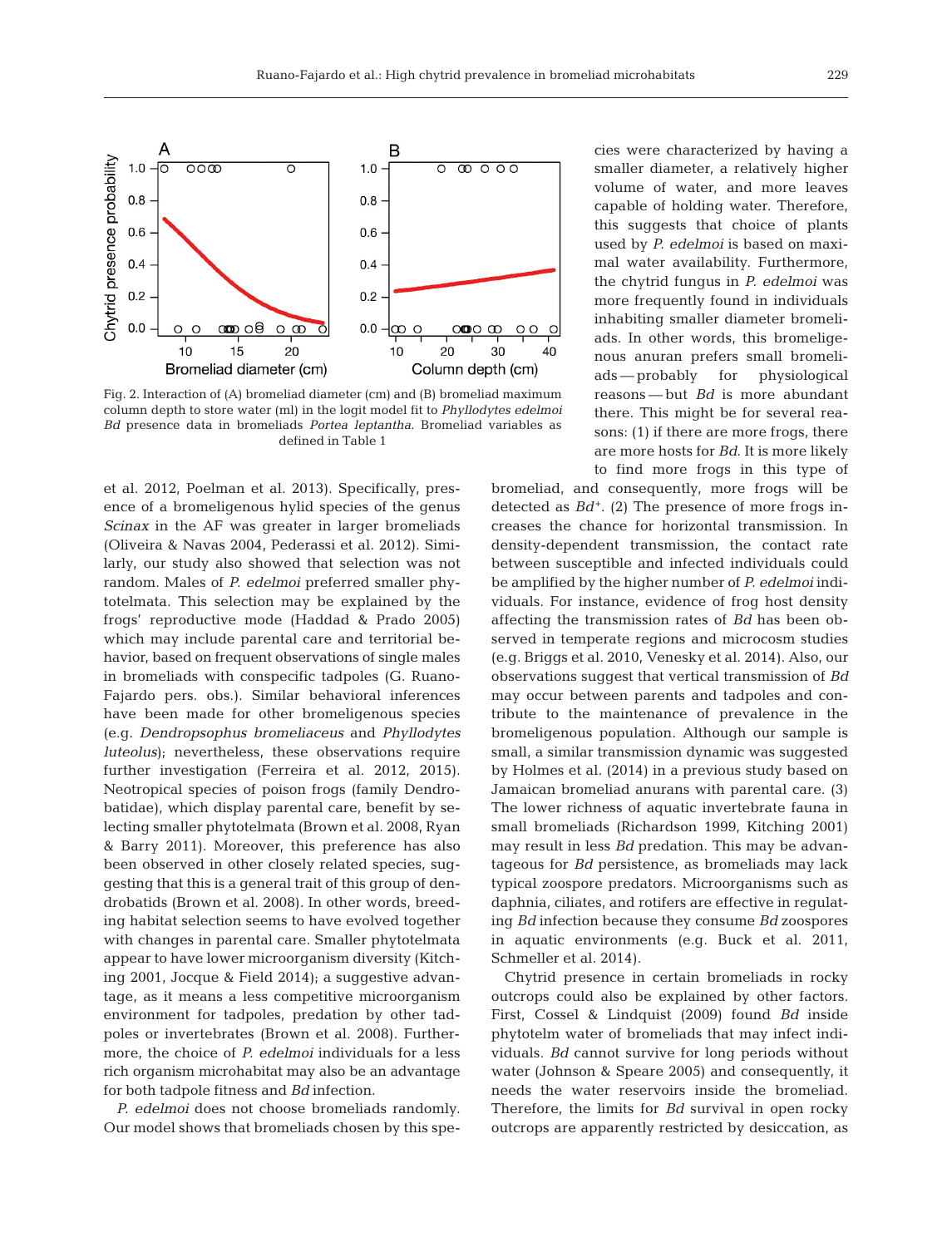observed in other regions (Puschendorf et al. 2009, Holmes et al. 2014). Second, other host species (bromelicolous anurans) might carry *Bd* inside the bromeliads, changing the likelihood of encountering *Bd* or transmitting it to other individuals (Searle et al. 2011). For instance, low anuran richness found in the outcrop patches in the ESEC Murici, where *Pristimantis ramagii* (Craugastoridae) was sporadically found in bromeliads and recorded as *Bd*-positive in adjacent forested areas (Valencia-Aguilar et al. 2015), may be carrying *Bd* from other areas to the bromeliads in the outcrop patches. Consequently, bromelicolous species may be re-infected constantly and spread the zoospores to other *Bd*-susceptible species in a source−sink population dynamic.

Our observations of host−pathogen dynamics in side the bromeliad microhabitat should be further investigated. For example, whether micropredators question. Moreover, understanding microhabitat pre ferences of both host and pathogen is important for predicting and counteracting disease risk. As for many ecological studies (Kitching 2001), it appears that the tank of bromeliads may be an interesting system for the study of *Bd* dynamics in the field.

*Acknowledgements*. We thank B. S. Lisboa, C. A. Vieira, I. S. Tiburcio, J. Felix, A. Valencia, J. Morais, W. Fagner, C. Silva and ICMBio/SISBIO for support in field surveys; P. Mourão and C. Lambertini for running qPCR experiments; and A. Malhado, R. Ladle and J. Y. Galdino for comments on the manuscript. Thanks also to Selma Torquato from the Museu de Historia Natural/MUFAL, UFAL. The GCUB scholarship, OAS scholarship, FAPESP and CNPq provided grants and fellowships (#2011/51694-7; #405285/2013-2; #302589/ 2013-9) to L.F.T. A collection permit (41520-1) was obtained from ICMBio/SISBIO.

## LITERATURE CITED

- [Alvares CA, Stape JL, Sentelhas PC, Moraes Gonçalves JL,](http://dx.doi.org/10.1127/0941-2948/2013/0507) ➤ Sparovek G (2013) Köppen's climate classification map for Brazil. Meteorol Z 22: 711−728
- ► [Becker CG, Zamudio KR \(2011\) Tropical amphibian popula](http://dx.doi.org/10.1073/pnas.1014497108)tions experience higher disease risk in natural habitats. Proc Natl Acad Sci USA 108:9893-9898
- ▶ [Briggs CJ, Knapp R, Vredenburg VT \(2010\) Enzootic and](http://dx.doi.org/10.1073/pnas.0912886107) epizootic dynamics of the chytrid fungal pathogen of amphibians. Proc Natl Acad Sci USA 107: 9695−9700
- ▶ [Brown JL, Morales V, Summers K \(2008\) Divergence in](http://dx.doi.org/10.1111/j.1420-9101.2008.01609.x) parental care, habitat selection and larval life history between two species of Peruvian poison frogs: an experimental analysis. J Evol Biol 21: 1534−1543
- ▶ [Buck JC, Truong L, Blaustein AR \(2011\) Predation by zoo](http://dx.doi.org/10.1007/s10531-011-0147-4)plankton on *Batrachochytrium dendrobatidis*: Biological control of the deadly amphibian chytrid fungus? Biodivers Conserv 20:3549-3553
- Cossel JO Jr, Lindquist ED (2009) *Batrachochytrium dendrobatidis* in arboreal and lotic water sources in Panama. Herpetol Rev 40:45-47
- ► [Eterovick PC, Carolina A, Queiroz O, Borges-nojosa DM,](http://dx.doi.org/10.1111/j.1744-7429.2005.00024.x) Silvano L, Segalla MV, Sazima I (2005) Amphibian declines in Brazil:an overview. Biotropica 37: 166−179
- ► [Faivovich J, Haddad C, Garcia P \(2005\) Systematic review of](http://dx.doi.org/10.1206/0003-0090(2005)294[0001%3ASROTFF]2.0.CO%3B2) the frog family Hylidae, with special reference to Hylinae: phylogenetic analysis and taxonomic revision. Bull Am Mus Nat Hist 294: 1−240
- [Ferreira RB, Schineider JAP, Teixeira RL \(2012\) Diet,](http://dx.doi.org/10.1670/09-040) ➤ fecundity, and use of bromeliads by *Phyllodytes luteolus* (Anura: Hylidae) in southeastern Brazil. J Herpetol 46: 19−24
- [Ferreira RB, Faivovich J, Beard KH, Pombal JP Jr \(2015\) The](http://dx.doi.org/10.1371/journal.pone.0142893) ➤ first bromeligenous species of *Dendropsophus* (Anura: Hylidae) from Brazil's Atlantic Forest. PLOS ONE 10: e0142893
- [Fisher MC, Bosch J, Yin Z, Stead D and others \(2009\) Pro-](http://dx.doi.org/10.1111/j.1365-294X.2008.04041.x)➤ teomic and phenotypic profiling of the amphibian pathogen *Batrachochytrium dendrobatidis* shows that genotype is linked to virulence. Mol Ecol 18:415−429
- play an important role in this system is an important [Forrest MJ, Schlaepfer MA \(2011\) Nothing a hot bath won't](http://dx.doi.org/10.1590/S0100-84042010000400014) cure: infection rates of amphibian chytrid fungus correlate negatively with water temperature under natural field settings. PLOS ONE 6:e28444
	- Freire EMX, Peixoto OL (2004) *Phyllodytes edelmoi*. The IUCN Red List of Threatened Species, version 2015.1. www.iucnredlist.org (accessed 15 June 2015)
	- Gomes P, Alves M (2010) Floristic diversity of two crystalline rocky outcrops in the Brazilian northeast semi-arid region. Braz J Bot 33: 661−676
	- ▶ [Gründler MC, Toledo LF, Parra-Olea G, Haddad CFB and](http://dx.doi.org/10.3354/dao02413) others (2012) Interaction between breeding habitat and elevation affects prevalence but not infection intensity of *Batrachochytrium dendrobatidis* in Brazilian anuran assemblages. Dis Aquat Org 97: 173−184
	- ► [Haddad C, Prado CPA \(2005\) Reproductive modes in frogs](http://dx.doi.org/10.1641/0006-3568(2005)055[0207%3ARMIFAT]2.0.CO%3B2) and their unexpected diversity in the Atlantic Forest of Brazil. Bioscience 55: 207−217
		- Haddad CFB, Toledo LF, Prado CPA, Loebman D, Gasparini JL, Sazima I (2013) Guide to the amphibians of the Atlantic Forest: diversity and biology. Editora Anolis Books, São Paulo
	- ▶ [Holmes I, McLaren K, Wilson B \(2014\) Precipitation con](http://dx.doi.org/10.1111/btp.12093)strains amphibian chytrid fungus infection rates in a terrestrial frog assemblage in Jamaica, West Indies. Bio tropica 46:219-228
	- ► [Horres R, Schulte K, Weising K, Zizka G \(2007\) Systematics](http://dx.doi.org/10.5642/aliso.20072301.05) of Bromelioideae (Bromeliaceae) — evidence from mole cular and anatomical studies. Aliso 23:27-43
	- ► [Hyatt AD, Boyle DG, Olsen V, Boyle DB and others \(2007\)](http://dx.doi.org/10.3354/dao073175) Diagnostic assays and sampling protocols for the detection of *Batrachochytrium dendrobatidis.* Dis Aquat Org 73: 175−192
	- ▶ [James TY, Toledo LF, Rödder D, Leite DS and others \(2015\)](http://dx.doi.org/10.1002/ece3.1672) Disentangling host, pathogen, and environmental determinants of a recently emerged wildlife disease: lessons from the first 15 years of amphibian chytridiomycosis research. Ecol Evol 5: 4079−4097
	- ▶ Jared C, Antoniazzi MM, Navas CA, Katchburian E, Freymüller E, Tambourgi DV, Rodrigues MT (2005) Head coossification, phragmosis and defence in the casqueheaded tree frog *Corythomantis greeningi.* J Zool 265: 1−8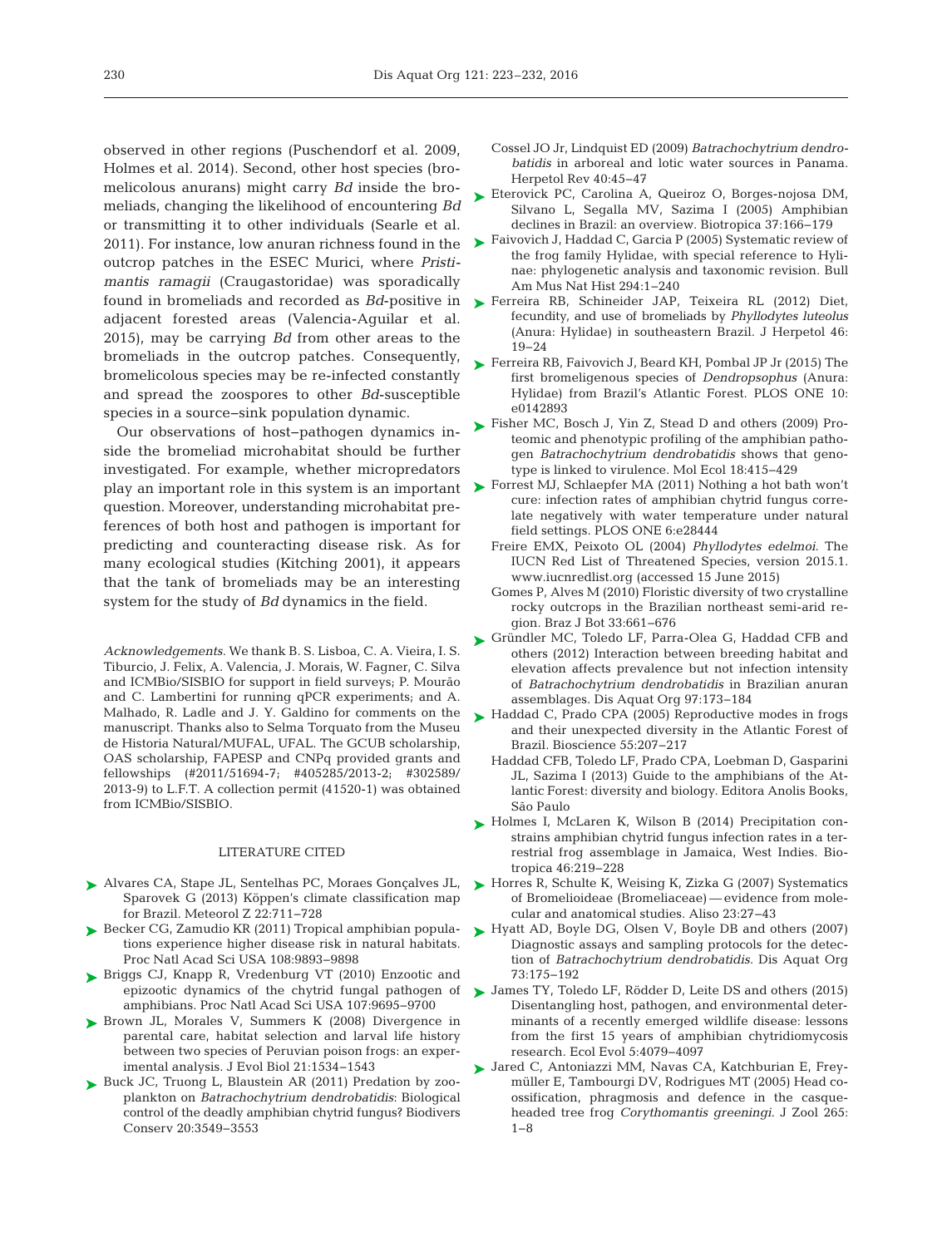- ► [Jenkinson TS, Betancourt-Román CM, Lambertini C,](http://dx.doi.org/10.1111/mec.13599) ► [Piotrowski JS, Annis SL, Longcore JE \(2004\) Physiology of](http://dx.doi.org/10.2307/3761981) Valencia-Aguilar A and others (2016) Amphibian-killing chytrid in Brazil comprises both locally endemic and globally expanding populations. Mol Ecol 25:2978-2996
- ► [Jocque M, Field R \(2014\) Aquatic invertebrate communities](http://dx.doi.org/10.1007/s10750-014-1831-7) in tank bromeliads: How well do classic ecological patterns apply? Hydrobiologia 730: 153−166
- ► [Johnson ML, Speare R \(2005\) Possible modes of dissemina](http://dx.doi.org/10.3354/dao065181)tion of the amphibian chytrid *Batrachochytrium dendrobatidis* in the environment. Dis Aquat Org 65:181-186
- ▶ [Jowers MJ, Downieb JR, Cohen BL \(2008\) The golden tree](http://dx.doi.org/10.1080/01650520801965490) frog of Trinidad, *Phyllodytes auratus* (Anura: Hylidae): systematic and conservation status. Stud Neotrop Fauna Environ 43: 181−188
- ► [Keating KA, Cherry S \(2004\) Use and interpretation of logis](http://dx.doi.org/10.2193/0022-541X(2004)068[0774%3AUAIOLR]2.0.CO%3B2)tic regression in habitat-selection studies. J Wildl Manag 68: 774−789
	- Kitching RL (2000) Food webs and container habitats: the natural history and ecology of phytotelmata. Cambridge University Press, Cambridge
- ► Kitching RL (2001) Food webs in phytotelmata: 'bottom-up' and 'top-down' explanations for community structure. Annu Rev Entomol 46: 729−760
- ► [Kriger KM, Hero JM, Ashton KJ \(2006\) Cost efficiency in the](http://dx.doi.org/10.3354/dao071149) detection of chytridiomycosis using PCR assay. Dis Aquat Org 71: 149−154
	- Lambertini C, Rodriguez D, Brito FB, Leite DS, Toledo LF (2013) Diagnóstico do fungo Quitrídio: *Batrachochytrium dendrobatidis.* Herpetol Bras 2: 12−17
	- Lehtinen R (2004) Ecology and evolution of phytotelm-breeding anurans. Misc Publ Mus Zool Univ Mich 193: 1−9
- [Lips KR, Burrowes PA, Mendelson JR, Parra-Olea G \(2005\)](http://dx.doi.org/10.1111/j.1744-7429.2005.00029.x) ➤ Amphibian population declines in Latin America: a synthesis. Biotropica 37:222−226
- [Lips KR, Diffendorfer J, Mendelson JR, Sears MW \(2008\)](http://dx.doi.org/10.1371/journal.pbio.0060072) ➤ Riding the wave: reconciling the roles of disease and climate change in amphibian declines. PLOS BIOL 6:e72
	- McCraken S, Gaertner JP, Forstner MRJ, Hahn D (2009) Detection of *Batrachochytrium dendrobatidis* in amphibians from the forest floor to the upper canopy of an Ecuadorian amazon lowland rainforest. Herpetol Rev 40: 190−195
- ► [Oliveira FB, Navas CA \(2004\) Plant selection and seasonal](http://dx.doi.org/10.1670/205-03A) patterns of vocal activity in two populations of the bromeligen treefrog *Scinax perpusillus.* J Herpetol 38: 331−339
- others (2013) Mapping the global emergence of *Batrachochytrium dendrobatidis*, the amphibian chytrid fungus. PLOS ONE 8:e56802
- ► [Paletto A, Tosi V \(2009\) Forest canopy cover and canopy clo](http://dx.doi.org/10.1007/s10342-009-0262-x)sure: comparison of assessment techniques. Eur J For Res 128: 265−272
- ▶ [Pederassi J, Lima MSCS, Peixoto OL, Souza CAS \(2012\) The](http://dx.doi.org/10.1590/S1519-69842012000200001) choice of bromeliads as a microhabitat by *Scinax argyreornatus* (Anura, Hylidae). Braz J Biol 72: 229−233
	- Peixoto OL (1995) Associação de anuros a bromelia na mata Atlântica. Rev Univ Rural Série Ciências da Vida 17: 75−83
- ▶ [Peixoto OL, Caramaschi U, Freire EMX \(2003\) Two new spe](http://dx.doi.org/10.1655/0018-0831(2003)059[0235%3ATNSOPA]2.0.CO%3B2)cies of *Phyllodytes* (Anura: Hylidae) from the State of Alagoas, northeastern Brazil. Herpetologica 59:235-246
- ▶ [Peng CYJ, Lee KL, Ingersoll GM \(2002\) An introduction to](http://dx.doi.org/10.1080/00220670209598786) logistic regression analysis and reporting. J Educ Res 96: 3−14
- *Batrachochytrium dendrobatidis*, a chytrid pathogen of amphibians. Mycologia 96:9-15
- ▶ [Poelman EH, Wijngaarden RP, Raaijmakers CE \(2013\)](http://dx.doi.org/10.1007/s10682-013-9633-3) Amazon poison frogs (*Ranitomeya amazonica*) use different phytotelm characteristics to determine their suitability for egg and tadpole deposition. Evol Ecol 27: 661−674
- ► [Puschendorf R, Carnaval AC, VanDerWal J, Zumbado-Ulate](http://dx.doi.org/10.1111/j.1472-4642.2008.00548.x) H, Chaves G, Bolaños F, Alford R (2009) Distribution models for the amphibian chytrid *Batrachochytrium den*drobatidis in Costa Rica: proposing climatic refuges as a conservation tool. Divers Distrib 15: 401−408
- ► Pyron RA, Wiens JJ (2011) A large-scale phylogeny of Amphibia including over 2800 species, and a revised classification of extant frogs, salamanders, and caecilians. Mol Phylogenet Evol 61:543-583
- ► R Development Core Team (2014) R: a language and environment for statistical computing. R Foundation for Statistical Computing, Vienna. www.r-project.org
- [Ribeiro MC, Metzger JP, Martensen AC, Ponzoni FJ, Hirota](http://dx.doi.org/10.1016/j.biocon.2009.02.021) ➤ MM (2009) The Brazilian Atlantic Forest: How much is left, and how is the remaining forest distributed? Implications for conservation. Biol Conserv 142: 1141−1153
- ► Richardson B (1999) The bromeliad microcosm and the assessment of faunal diversity in a Neotropical forest. Biotropica 31: 321−336
- ▶ [Rodriguez D, Becker CG, Pupin NC, Haddad CFB, Zamudio](http://dx.doi.org/10.1111/mec.12615) KR (2014) Long-term endemism of two highly divergent lineages of the amphibian-killing fungus in the Atlantic Forest of Brazil. Mol Ecol 23: 774−787
- ▶ [Romero GQ, Nomura F, Goncalves AZ, Dias NYN, Mercier](http://dx.doi.org/10.1007/s00442-009-1533-4) H, Conforto EC, Rossa-Feres DCR (2010) Nitrogen fluxes from treefrogs to tank epiphytic bromeliads:an isotopic and physiological approach. Oecologia 162:941-949
- ▶ [Rosenblum EB, James TY, Zamudio KR, Poorten TJ and](http://dx.doi.org/10.1073/pnas.1300130110) others (2013) Complex history of the amphibian-killing chytrid fungus revealed with genome resequencing data. Proc Natl Acad Sci USA 110:9385-9390
- ► Ryan M, Barry D (2011) Competitive interactions in phytotelmata-breeding pools of two poison-dart frogs (Anura: Dendrobatidae) in Costa Rica. J Herpetol 45: 438−443
- ▶ [Sabagh LT, Ferreira GL, Branco CWC, Rocha CFD, Dias](http://dx.doi.org/10.1643/CE-12-012) NYN (2012) Larval diet in bromeliad pools: a case study of tadpoles of two species in the genus *Scinax* (Hylidae). Copeia 2012:683-689
- ► [Olson DH, Aanensen DM, Ronnenberg KL, Powell CI and](http://dx.doi.org/10.1371/journal.pone.0056802) ► [Schloegel LM, Toledo LF, Longcore JE, Greenspan SE and](http://dx.doi.org/10.1111/j.1365-294X.2012.05710.x) others (2012) Novel, panzootic and hybrid genotypes of amphibian chytridiomycosis associated with the bullfrog trade. Mol Ecol 21: 5162−5177
	- ► [Schmeller DS, Blooi M, Martel A, Garner TWJ and others](http://dx.doi.org/10.1016/j.cub.2013.11.032) (2014) Microscopic aquatic predators strongly affect infection dynamics of a globally emerged pathogen. Curr Biol 24: 176−180
	- ► [Schneider CA, Rasband WS, Eliceiri KW \(2012\) NIH Image](http://dx.doi.org/10.1038/nmeth.2089) to ImageJ:25 years of image analysis. Nat Methods 9: 671−675
	- [Schulte K, Barfuss MHJ, Zizka G \(2009\) Phylogeny of](http://dx.doi.org/10.1016/j.ympev.2009.02.003) ➤ Bromelioideae (Bromeliaceae) inferred from nuclear and plastid DNA loci reveals the evolution of the tank habit within the subfamily. Mol Phylogenet Evol 51:327-339
	- ► [Searle CL, Biga LM, Spatafora JW, Blaustein AR \(2011\) A dilu](http://dx.doi.org/10.1073/pnas.1108490108)tion effect in the emerging amphibian pathogen *Batrachochytrium dendrobatidis*. Proc Natl Acad Sci USA 108: 16322−16326